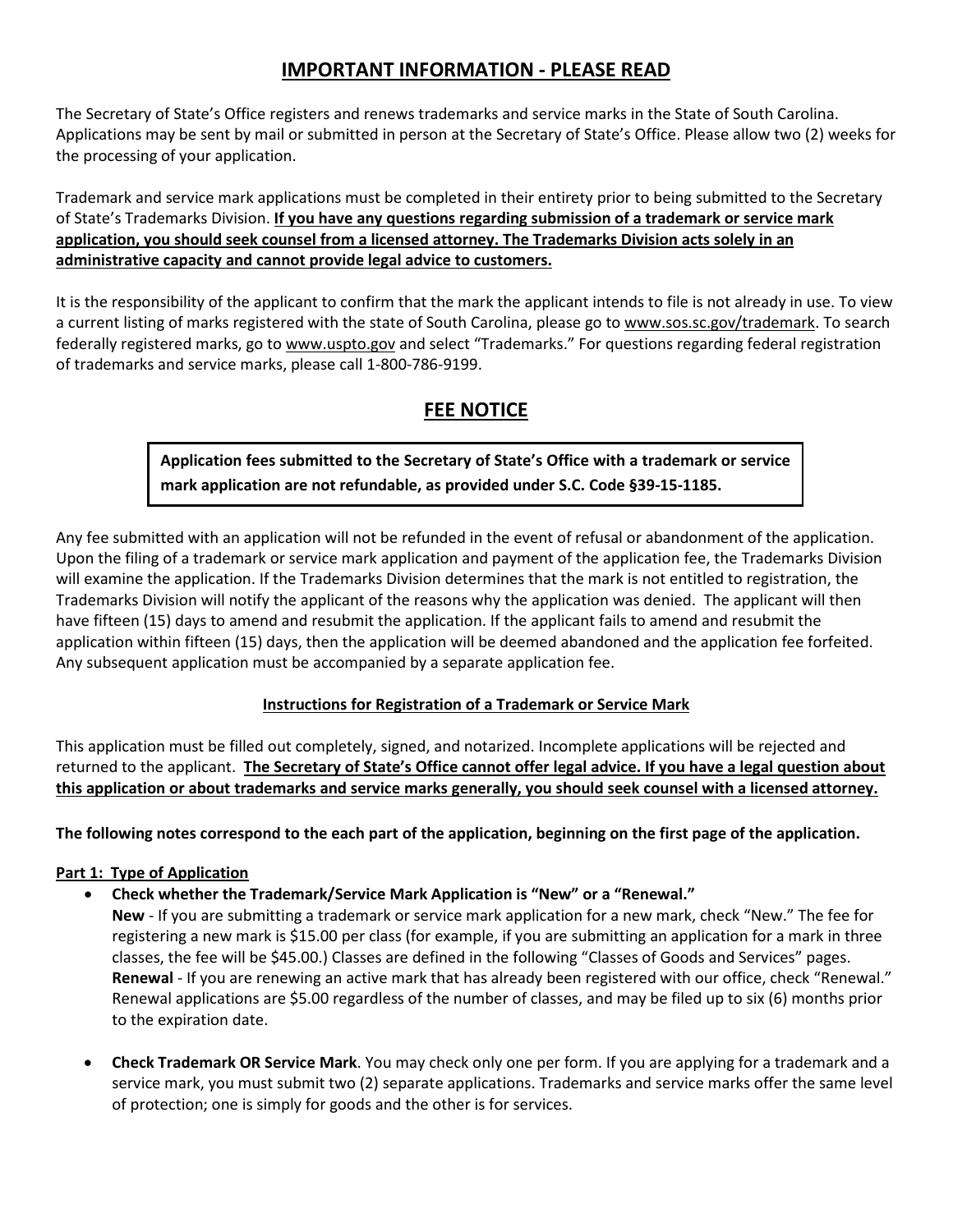A **trademark** is a word, name, symbol, or device and/or combination of these used by a person to identify and distinguish the **products or goods** of that person from those manufactured and sold by others, and to indicate the source of the goods, even if that source is unknown [S.C. Code of Laws §39-15-1105(9)].

A **service mark** is a word, name, symbol, or device and/or combination of these used by a person to identify and distinguish the **services provided** by one person, including a unique service, from the services of others and to indicate the source of the services. Titles, character names used by a person, and other distinctive features of radio or television programs, motion pictures, newspapers, or magazines may be registered as service marks notwithstanding that they or the programs may advertise the goods of the sponsor [S.C. Code of Laws §39-15- 1105(7)].

## **Part 2: Applicant Information and Mark**

- (1) **Name of Applicant**. The Applicant is the **owner** of the mark. The Applicant can be an individual, corporation, limited liability company, partnership, association, or other person. Only one individual or business entity may be the owner of a mark.
- (2) **Applicant's principal place of business address**. This does not have to be a South Carolina address.
- (3) **If the Applicant has a business address in South Carolina, enter that address here**. If the address is the same as the address in number 2, enter "same." If the Applicant does not have a business address in South Carolina, enter "none."
- (4) **Check the box that corresponds to the type of Applicant**. Your answer to question (4) must match the entity given in answer to question (1). If the applicant is a corporation, partnership, or limited liability company, please enter the state in which the entity was organized.
- (5) **Describe the mark**. The description should include any wording and/or design elements if claimed. For example, if you are registering a service mark that includes the company name with logo, your description should state the company name and a complete description of the "look" of the logo. The description should include instructions on the placement of the words with the logo. If you are registering a word mark only, simply provide the word(s) you wish to register. **The description you enter for question (5) must match exactly the mark as it appears on the specimens you provide.**
- (6) **Actual goods or services with which the mark will be used**. For example, if you are submitting an application for a logo that will be used on a line of clothing, you will state that the trademark will be used on "clothing." If you are submitting an application for a service mark for a plumbing service, you will state that the "service is a plumbing service."
- (7) **Mode or manner in which you will use the mark**. If you are registering a trademark to be used on clothing, you may wish to state that the "mark will be directly applied to the goods," or that it will be "used on tags or labels attached to the clothing." If you are registering a service mark that is your business name, you may wish to state that the mark will be used for "letterhead, business cards, advertising, pens, or Website." Because trademarks and service marks require separate applications, goods and services cannot be combined in answer to question (7). Goods and products are classed as trademarks; services offered are classed as service marks.
- (8) **Class(es) in which the good/service falls**. Please see the list of "Classes of Goods and Services" on page (4) of this form. If you are registering a trademark, you will use the classes found in **S.C. Code of Laws §39-15-1150(B)**. If you are registering a service mark, you will use the classes found in **S.C. Code of Laws §39-15-1150(C)**. Please note that applicants selling clothing for profit should complete a trademark application, and applicants using clothing as uniforms to indicate services provided should complete a service mark application. There will be a **\$15.00 fee for each class** that you indicate in this space. **Since the applicant must submit separate applications for a trademark and service mark, trademark and service mark classes cannot be combined in answer to question (8).**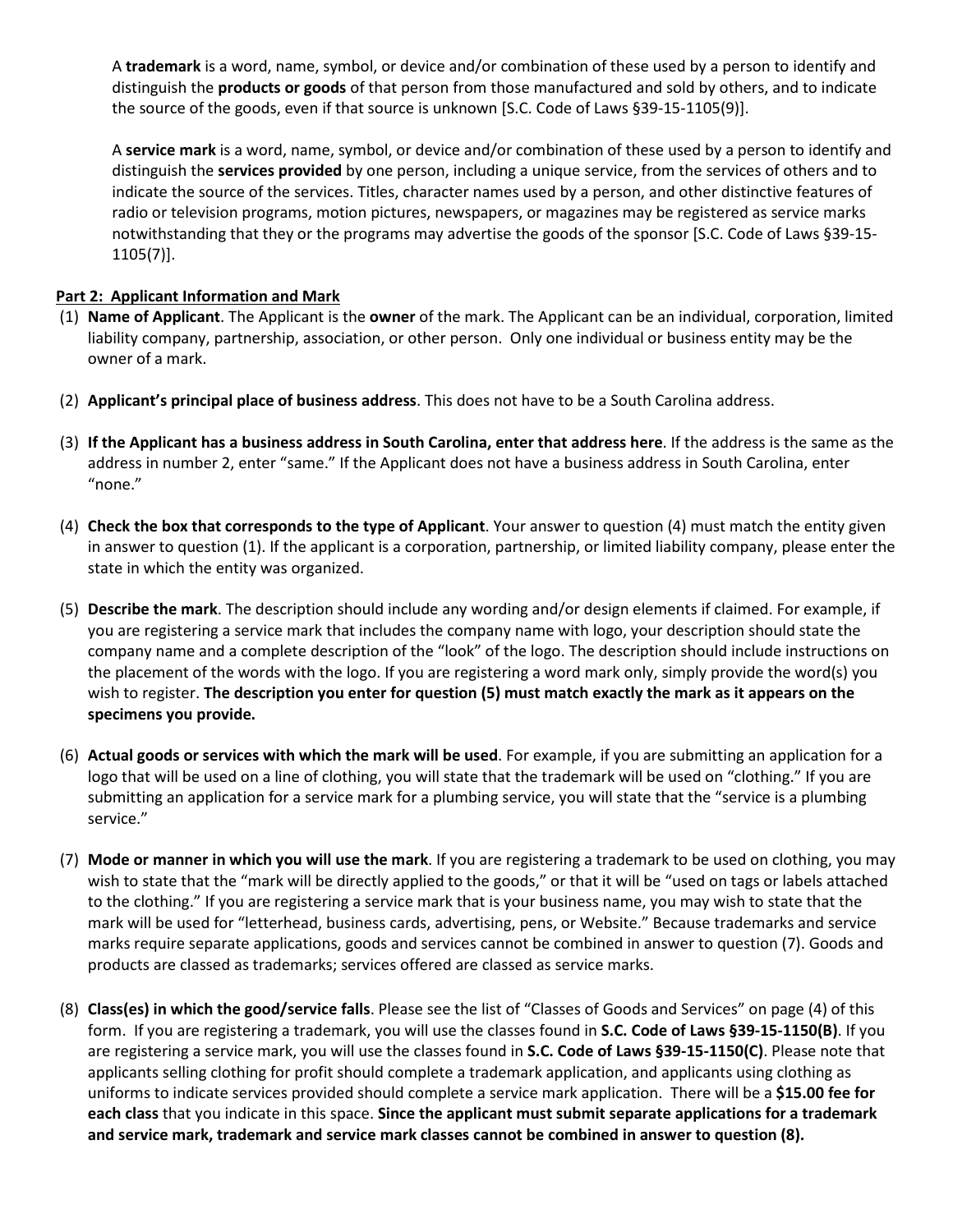- (9) **Date of first use**. Both blanks must be completed, and dates must include the **month, day, and year**. **A mark must be currently in use before it can be registered.**
- (10)**Registration with the United States Patent and Trademark Office (USPTO)**  If you have ever submitted an application to register any portion of this mark with the USPTO, please check "yes." If so, you must provide complete information regarding the filing date, serial number, and status of each application. If the application was refused or was not registered for some other reason, please explain. If you have never submitted an application to the USPTO for this mark, check "no."
- (11)**Specimens**  Three specimens of the mark as actually used in trade must be submitted with this application. The specimens must reflect the mark as described in answer to question (5) of this application. If specific colors are being claimed as a part of the mark, the specimens must be in color. Please submit three (3) identical specimens that show the mark as actually used in trade. *Please note that letterhead, business cards, or invoices are not acceptable specimens for a trademark. Computer generated images and printer's proofs are not acceptable specimens for either trademarks or service marks.*

## **The following specimens are acceptable for a trademark**:

- 3 identical photographs of the goods that show the mark on the goods; OR
- 3 tags or labels for the goods; OR
- 3 containers for the goods; OR
- 3 identical photos of a display associated with the goods.

### **The following specimens are acceptable for a service mark**:

- 3 actual business cards or pieces of letterhead showing the mark in connection with the service; OR
- 3 identical photos of a sign; OR
- 3 original brochures about the service (including menus); OR
- 3 advertisements for the service (including advertisements from newspapers or magazines); OR
- 3 color print-outs of the mark used on the applicant's Website; OR
- 3 identical photographs that show the mark as used in advertising the service (e.g. photos of a billboard).

### **Part 3: Declaration of Ownership**

**Signature and Notarization** - The Applicant (owner of the mark) must sign the application and include his or her printed name, title, telephone number and date. **The Applicant must complete the Declaration of Ownership in the presence of a notary public. The date that the Applicant signs the form and the date on which the form is notarized MUST BE THE SAME.** By signing this form the Applicant is agreeing to all of the language in the "Declaration of Ownership," and affirming that all information given is truthful.

Submit the completed application, the proper filing fee, and three (3) identical specimens to the address below. If you would like a stamped copy of your application returned to you, you must provide one additional copy of the application. Payment may be made by cash or check made payable to the SC Secretary of State's Office. **Do not mail cash.** If you are hand delivering the registration and paying with cash, **you must have the exact amount**. Starter checks are not accepted by the office.

Please mail your completed application, specimens and payment to: **South Carolina Secretary of State Attn: Trademarks Division 1205 Pendleton Street, Suite 525 Columbia, SC 29201**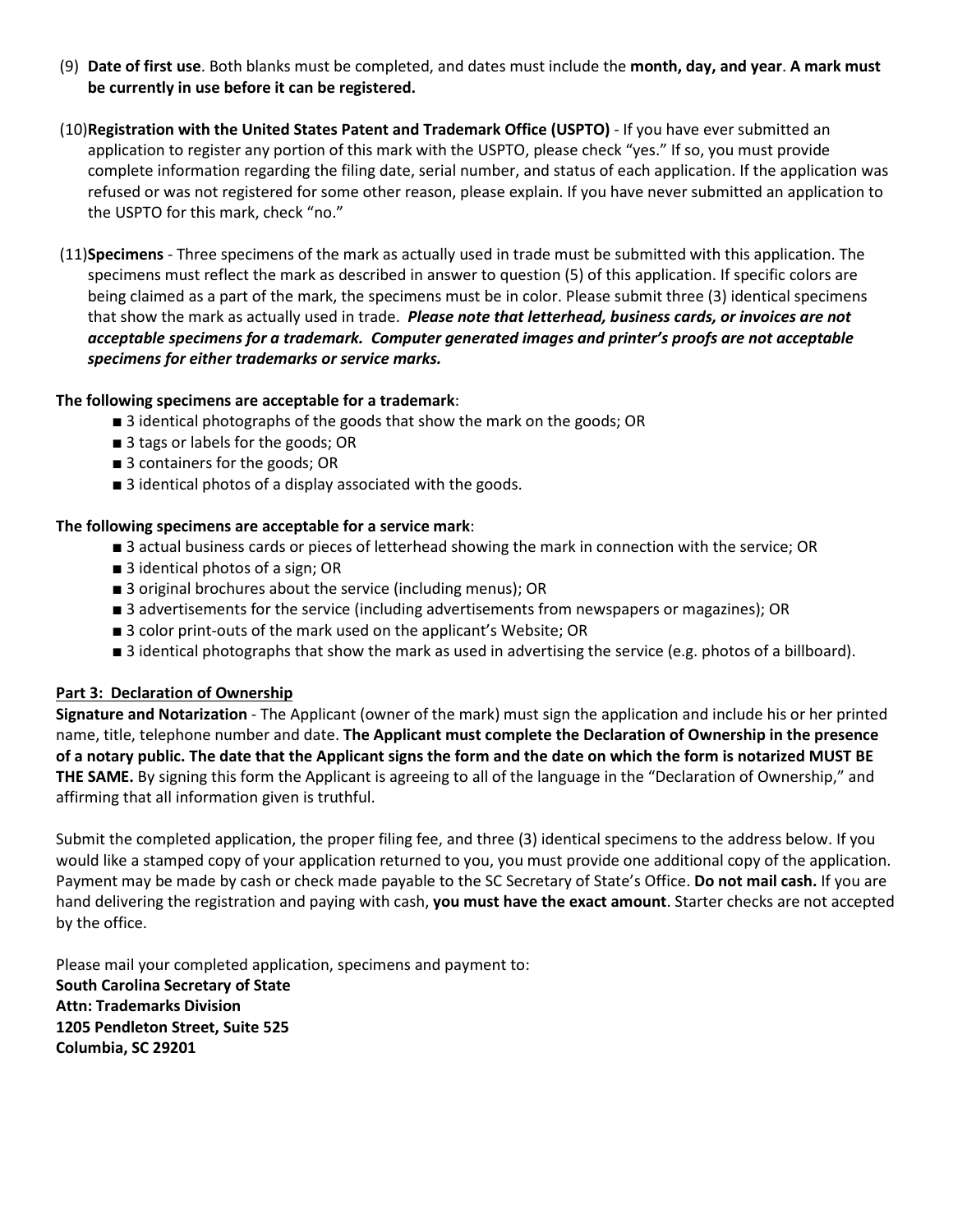# **Classes of Goods and Services**

#### *[for use in completing question (8) of the application]*

The classes listed below are set forth in Section 39-15-1150(B) and (C) of the South Carolina Code of Laws. If the application for a mark includes goods or services that fall under multiple classes, **the application fee will be \$15.00 for each class selected.** If the same mark is to be used as both a trademark and a service mark, the applicant must submit a separate application for the trademark and service mark and include the applicable classes for each on the corresponding application.

#### **Trademark Classes—Section 39-15-1150(B)**

(1) chemical products used in industry, science, photography, agriculture, horticulture, forestry; artificial and synthetic resins; plastics in the form of powders, liquids, or pastes for industrial use; manures (natural and artificial); fire extinguishing compositions; tempering substances and chemical preparations for soldering; chemical substances for preserving foodstuffs, tanning substances, adhesive substances used in industry;

(2) paints, varnishes, lacquers; preservatives against rust and against deterioration of wood, coloring matters, dyestuffs, mordants, natural resins; metals in foil and powder form for painters and decorators;

(3) bleaching preparations and other substances for laundry use, cleaning, polishing, scouring and abrasive preparations, soaps; perfumery, essential oils, cosmetics, hair lotions; dentifrices;

(4) industrial oils and greases (other than oils and fats and essential oils); lubricants; dust laying and absorbing compositions; fuels (including motor spirit) and illuminants; candles, tapers, night lights, and wicks;

(5) pharmaceutical, veterinary, and sanitary substances; infants' and invalids' foods; plasters, material for bandaging; material for stopping teeth, dental wax, disinfectants; preparations for killing weeds and destroying vermin;

(6) unwrought and partly wrought common metals and their alloys, anchors, anvils, bells, rolled and cast building materials, rails and other metallic materials for railway tracks, chains (except driving chains for vehicles), cables and wires (nonelectric), locksmiths' work; metallic pipes and tubes; safes and cash boxes, steel balls; horseshoes; nails and screws; other goods in nonprecious metal not included in other classes; ores;

(7) machines and machine tolls; motors (except for land vehicles); machine couplings and belting (except for land vehicles); large size agricultural implements; incubators;

(8) hand tools and instruments; cutlery, forks, and spoons; side arms;

(9) scientific, nautical, surveying and electrical apparatus and instruments (including wireless), photographic, cinematographic, optical, weighing, measuring, signaling, checking (supervision), life-saving and teaching apparatus and instruments; coin or counterfreed apparatus; talking machines; cash registers; calculating machines; fire extinguishing apparatus;

(10) surgical, medical, dental, and veterinary instruments and apparatus (including artificial limbs, eyes and teeth);

(11) installations for lighting, heating, steam generating, cooking, refrigerating, drying, ventilating, water supply, and sanitary purposes;

(12) vehicles; apparatus for locomotion by land, air, or water;

(13) firearms; ammunition and projectiles; explosive substances; fireworks;

(14) precious metals and their alloys and goods in precious metals or coated therewith (except cutlery, forks, and spoons); jewelry, precious stones, horological and other chronometric instruments;

(15) musical instruments (other than talking machines and wireless apparatus);

(16) paper and paper articles, cardboard and cardboard articles; printed matter, newspaper and periodicals, books; bookbinding material; photographs; stationery, adhesive materials (stationery); artists' materials; paint brushes; typewriters and office requisites (other than furniture); instructional and teaching material (other than apparatus); playing cards; printers' type and cliches (stereotype);

(17) gutta percha, india rubber, balata and substitutes, articles made from these substances and not included in other classes; plastics in the form of sheets, blocks and rods, being for use in manufacture, materials for packing, stopping, or insulating; asbestos, mica and their products; hose pipes (nonmetallic);

(18) leather and imitations of leather, and articles made from these materials and not included in other classes; skins, hides; trunks and traveling bags; umbrellas, parasols and walking sticks; whips, harness and saddlery;

(19) building materials, natural and artificial stone, cement, lime, mortar, plaster and gravel; pipes of earthenware or cement; roadmaking materials; asphalt, pitch and bitumen, portable buildings; stone monuments; chimney pots;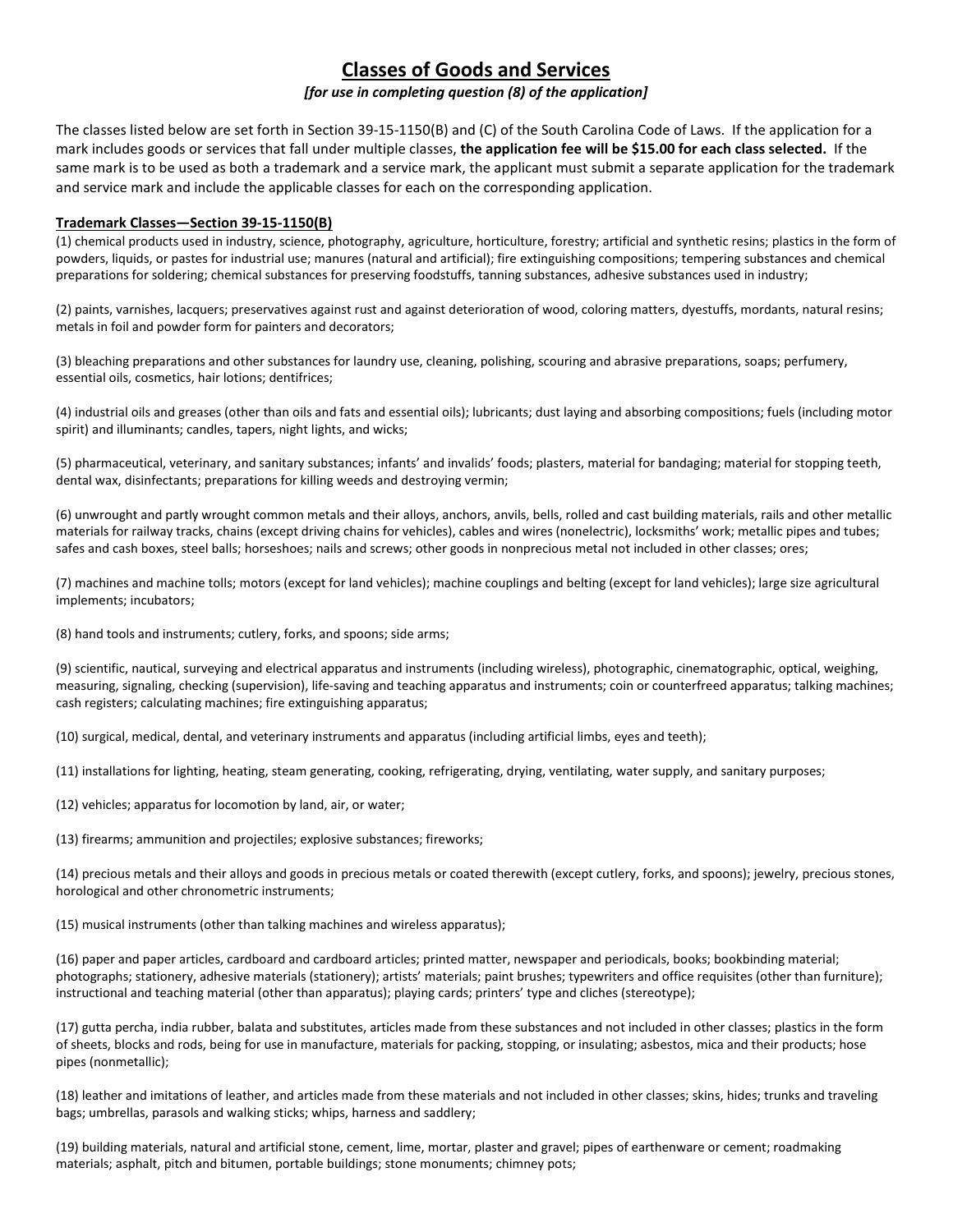(20) furniture, mirrors, picture frames; articles (not included in other classes) of wood, cork, reeds, cane, wicker, horn, bone, ivory, whalebone, shell, amber, mother-of-pearl, meerschaum, celluloid, substitutes for all these materials, or of plastics;

(21) small domestic utensils and containers (not of precious metals, or coated therewith); combs and sponges, brushes (other than paint brushes); brushmaking materials, instruments and material for cleaning purposes, steel wool; unworked or semi-worked glass (excluding glass used in building); glassware, porcelain and earthenware, not included in other classes;

(22) ropes, string, nets, tents, awnings, tarpaulins, sails, sacks, padding and stuffing materials (hair, kapok, feathers, seaweed, etc.); raw fibrous textile materials;

(23) yarns, threads;

(24) tissues (piece goods); bed and table covers; textile articles not included in other classes;

(25) clothing (including boots, shoes, and slippers);

(26) lace and embroidery, ribands, and braid; buttons, press buttons, hooks and dyes, pins and needles; artificial flowers;

(27) carpets, rugs, mats, and matting; linoleum and other materials for covering existing floors; wall hangings (nontextile);

(28) games and playthings; gymnastic and sporting articles (except clothing); ornaments and decorations for Christmas trees;

(29) meats, fish, poultry, and game; meat extracts; preserved, dried, and cooked fruits and vegetables; jellies, jams; eggs, milk, and other dairy products; edible oils and fats; preserves, pickles;

(30) coffee, tea, cocoa, sugar, rice, tapioca, sago, coffee substitutes; flour and preparations made from cereals; bread, biscuits, cakes, pastry, and confectionery, ices; honey, treacle; yeast, baking powder; salt, mustard, pepper, vinegar, sauces, spices; ice;

(31) agricultural, horticultural, and forestry products and grains not included in other classes; living animals; fresh fruits and vegetables; seeds; live plants and flowers; foodstuffs for animals, malt;

(32) beer, ale, and porter; mineral and aerated waters and other nonalcoholic drinks; syrups and other preparations for making beverages;

(33) wines, spirits, and liqueurs;

(34) tobacco, raw, or manufactures; smokers' articles; matches.

#### **Service Mark Classes—Section 39-15-1150(C)**

(1) advertising and business;

(2) insurance and financial;

(3) construction and repair;

(4) communication;

(5) transportation and storage;

(6) material treatment;

(7) education and entertainment;

(8) miscellaneous.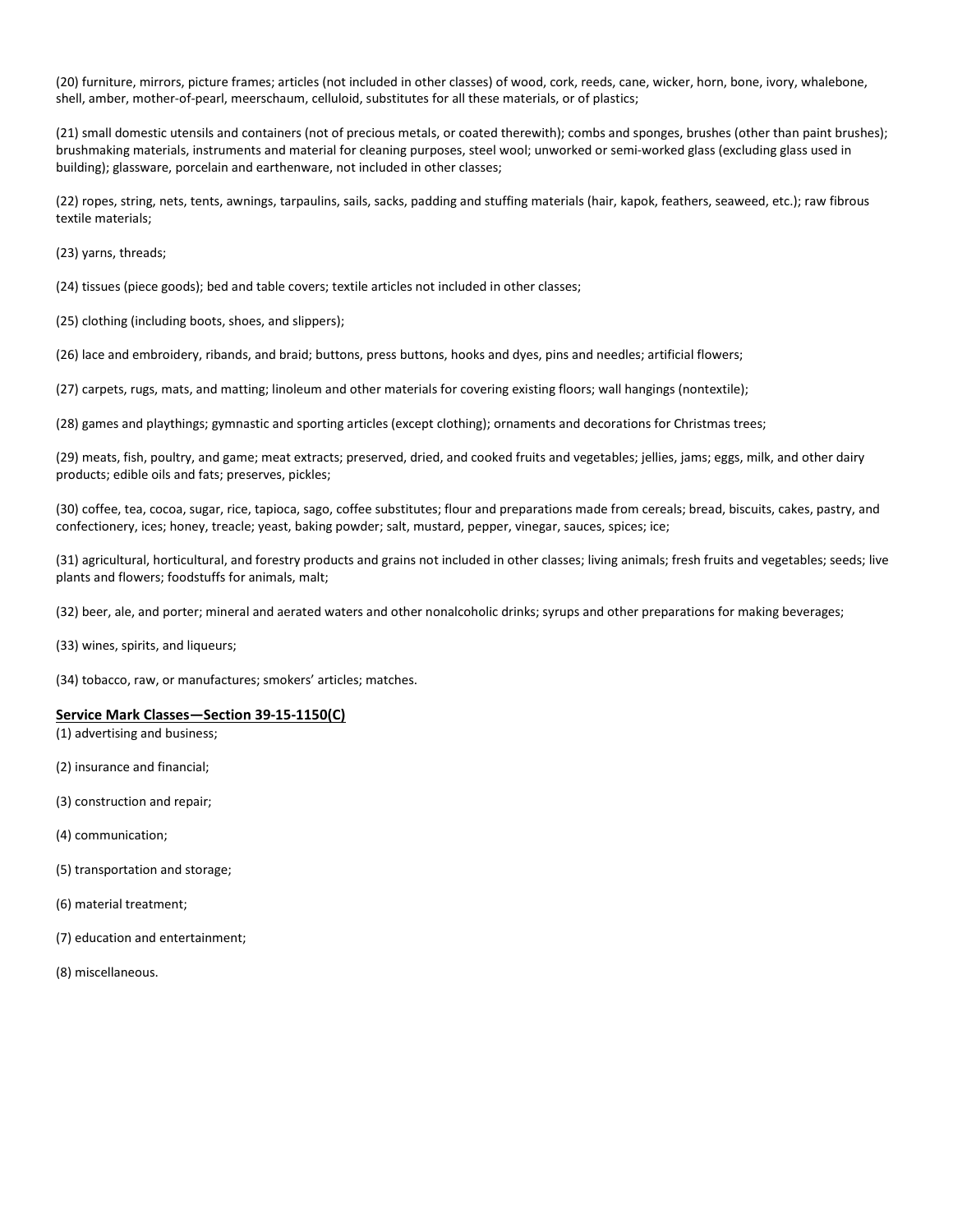## **State of South Carolina Application for Registration of a Trademark or Service Mark**

### **Part 1: Type of Application**

[ ] New mark: \$15.00 per class Check one: [ ] Trademark **OR** [ ] Service Mark [ ] Renewal of existing mark: \$5.00 flat fee for application (Trademarks/Service Marks cannot be combined on same form)

### **Part 2: Applicant Information and Mark**

1. Name of Applicant: 2. Applicant's principal place of business address: 3. Applicant's place of business address in South Carolina, if any: 4. Applicant is: | | an individual or sole proprietor a corporation duly organized under the laws of the State of  $\Box$ a limited liability company duly organized under the laws of the State of  $\Box$  a partnership duly organized under the laws of the State of Names of General Partners:

[ ] other

*Please note that the entity type must match the applicant noted in question (1). For example, applicant John Smith would be an individual or sole proprietor, while ABC Company, Inc. would be a corporation.*

5. Describe the look of the mark, including any wording and/or graphics:

*The mark described must be present on the three (3) identical specimens submitted with the application.*

6. The actual goods or services in connection with which the mark is used *(for example, a social club, heating repair services, perfume, BBQ sauce)*:

7. The mode or manner in which the mark is used *(please see paragraphs (7) and (11) of the instructions for additional information)*:

8. The class(es) in which the goods or services fall:

*Please make your selection of classes from the "Classes of Goods and Services" provided in the instructions. Trademark classes are listed under Section 39-15-1150(B), while service mark classes are listed under Section 39-15-1150(C).*

9. The mark, with respect to the goods or services identified above, was first used by applicant or predecessor in interest as follows (include month, day, and year):

Date of first use anywhere:  $\underbrace{\hspace{1cm}}$   $\underbrace{\hspace{1cm}}$   $\underbrace{\hspace{1cm}}$   $\underbrace{\hspace{1cm}}$  month day year

month day year month day year

10. Has the applicant, or any predecessor in interest, ever filed an application to register this mark or portions of this mark or a composite of this mark with the United States Patent and Trademark Office? **NATEL AND** If you answered "YES", please list the filing date, serial number and status of each application. If an application was finally refused registration or has otherwise not resulted in registration, please state the reason for this: